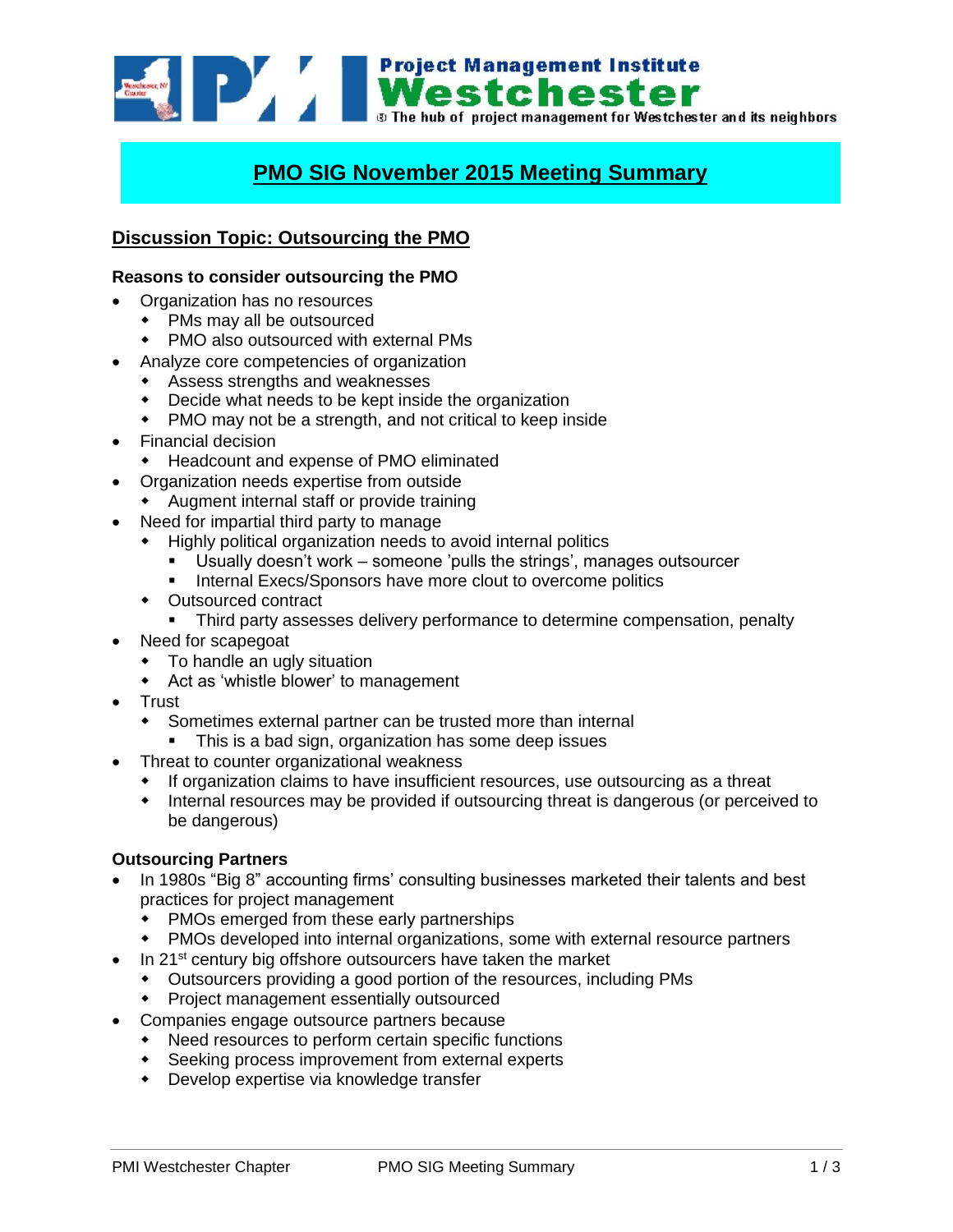

## **Risks of outsourcing**

- Can lose expertise internally
- Too reliant on external skills and knowledge
- Outsourced PMO can be easily eliminated with budget cuts
	- Lose entire function with cutting a budget line item

## **Next Meeting**

Next meeting is in December.

# **PMO SIG Discussion Topics to Consider**

#### **Proposed Topics (items in bold are recent suggestions)**

- 1. PMO Practice
	- **a. Types of Charters**
	- **b. Using BAs in PMO Models**
	- c. PMO Resources Templates, Websites, etc.
	- d. PMO Governance and Portfolios
- 2. PMO Promotion
	- a. Looking at the PMO from the Outside
	- c. Promoting the value of the PMO
	- d. Explaining the benefits of the PMO
- 3. Organizing and Starting the PMO
	- a. Defining the Role of the PMO
	- c. The PMO and Cross Organizational Matrix Management
	- d. Lifecycle of a PMO, how to start one and pitfalls at different stages of the lifecycle
	- e. Where should the PMO be migrated into with a company that re-organizes, downsizes?
	- f. Criteria to establish a PMO in your organization When does it NOT make sense to have a PMO?
	- g. Should the PMO be in-sourced or out-sourced? Why?
- 4. Other
	- a. Sphere of control vs outside your control knowing the difference
	- **b. Internal Audit Projects**
	- **c. Enforcing Results Offshore**
	- d. Thanksgiving Project Management (November meeting?)
	- e. Model PMO Job Descriptions (Maude Fribourg has sample, find others)
	- **f. Several 15-minute talks on PMO topics of interest**